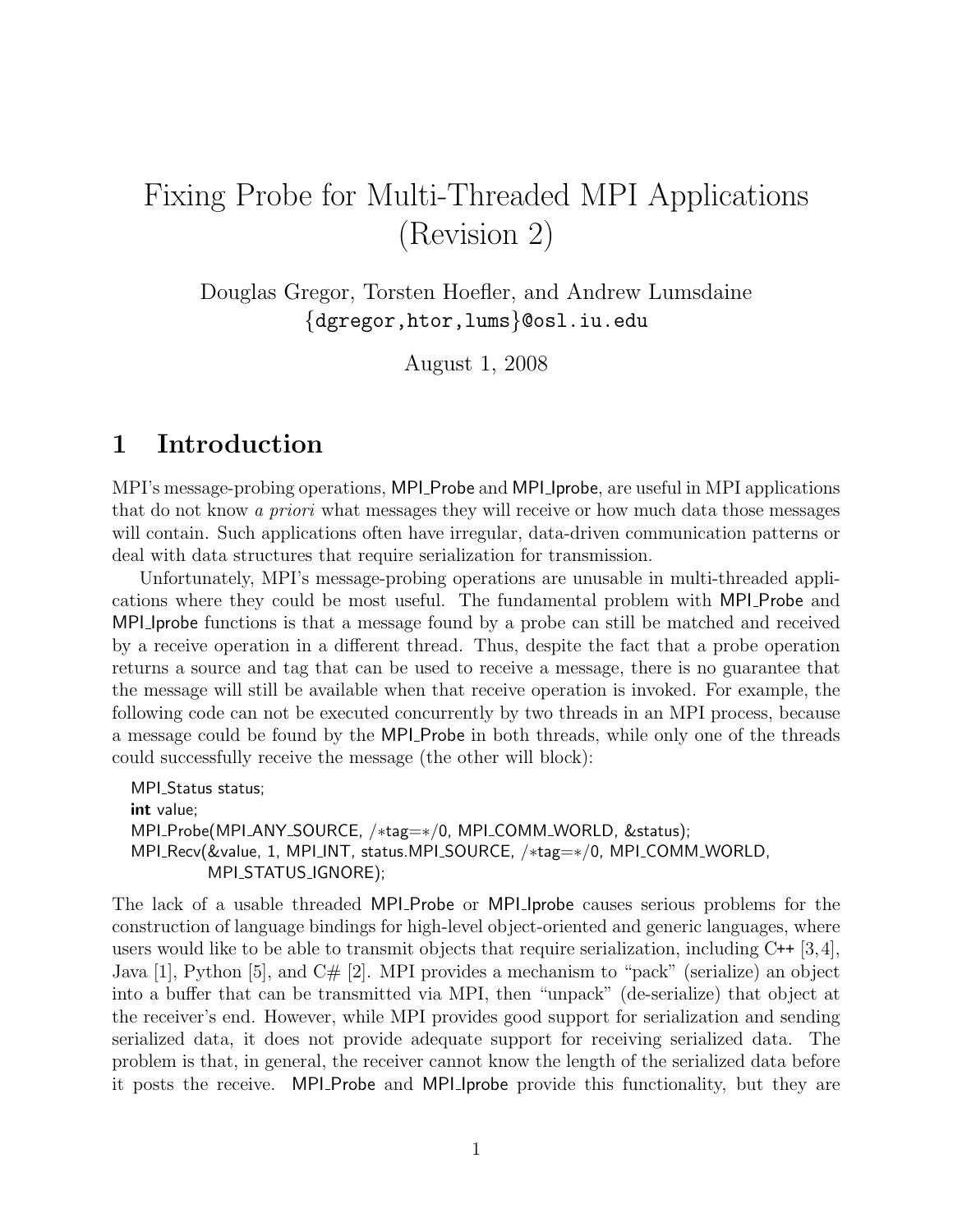unusable in a multi-threaded environment. Thus, bindings for these languages must resort to elaborate and inefficient workarounds [2].

There is no known workaround that addresses all of the problems with MPI Probe and MPI Iprobe in multi-threaded MPI applications. Therefore, we propose extensions for MPI that introduce a new kind of probe—a "matched" probe—and a set of corresponding receive operations. The new probe matches a message and returns a handle to that specific message, which cannot be found by any other probe operation or matched by any other receive. The new receive operations allow the receipt of a message based on the message handle returned from this probe. These extensions allow the use of probe in a multi-threaded context, ensuring that the message found by probe is the message received.

In the following example, we illustrate how the new probe operation, MPI Mprobe, can be used to receive a message of unknown length. Note that this code can be concurrently executed in several threads, each of which will receive different messages.

```
MPI<sub>-</sub>Message msg;
MPI_Status status;
/∗ Match a message ∗/
MPI_Mprobe(MPI_ANY_SOURCE, MPI_ANY_TAG, MPI_COMM_WORLD, &msg, &status);
```

```
/∗ Allocate memory to receive the message ∗/
int count;
MPI_get_count(&status, MPI_BYTE, &count);
char* buffer = malloc(count);
```

```
/∗ Receive this message. ∗/
MPI_Mrecv(buffer, count, MPI_BYTE, &msg, MPI_STATUS_IGNORE);
```
### 2 Proposed Extensions

#### 2.1 Message handles

A message handle returned by a matching probe (MPI Mprobe or MPI Improbe) has type MPI Message. A *null* handle is a handle with value MPI MESSAGE NULL.

```
int MPI_Message_cancel(MPI_Message ∗message)
```

```
MPI_MESSAGE_CANCEL(MESSAGE, IERROR)
INTEGER MESSAGE, IERROR
```

```
void Message::Cancel()
```
INOUT message the message to be cancelled (Message)

A call to MPLMESSAGE\_CANCEL cancels the receipt of a message matched by a matching probe. A cancelled message cannot be received.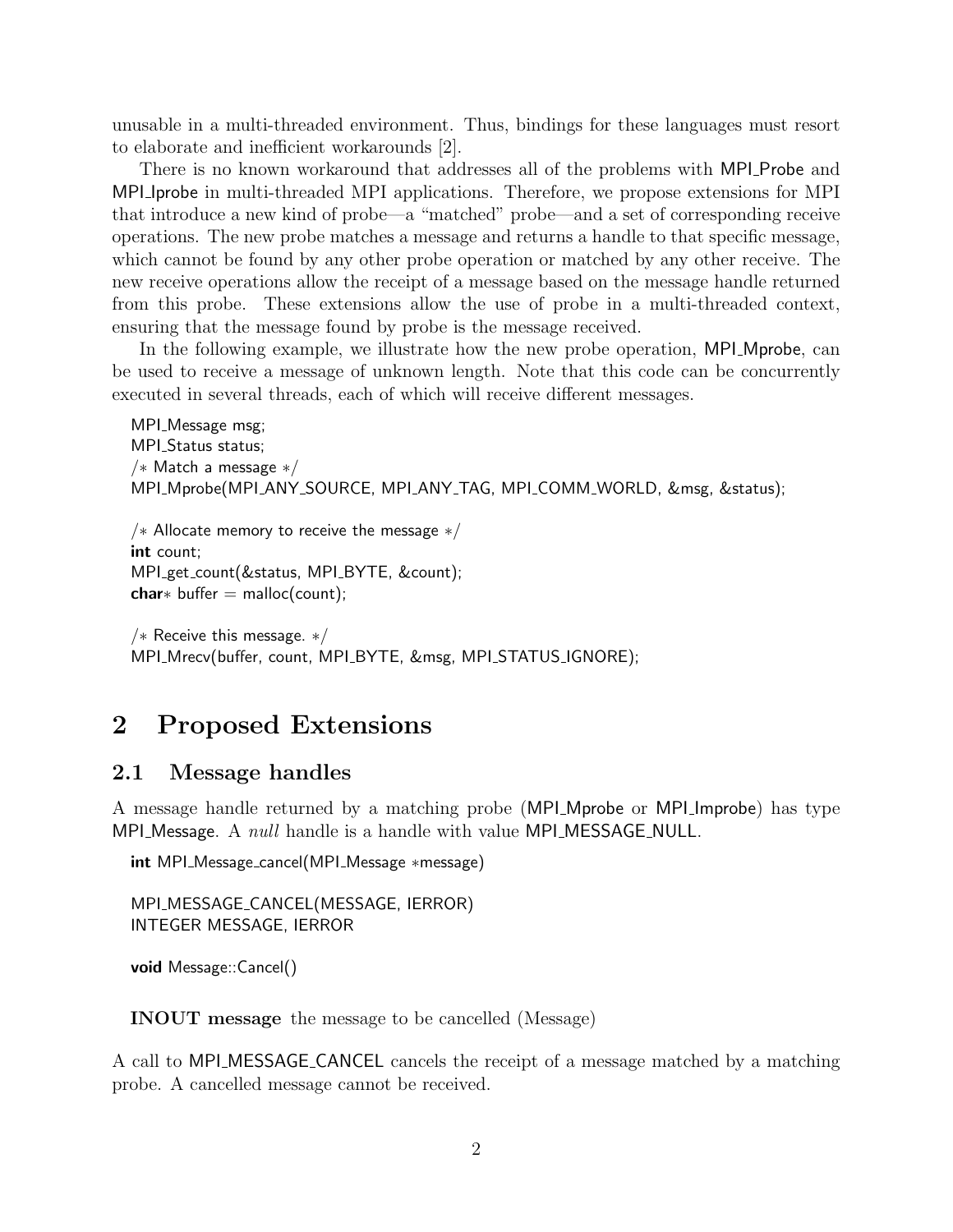Advice to implementers. Because no receive buffers have been posted for a receive, cancellation always succeeds even if the underlying interconnect does not permit the cancellation of transmissions after they have been matched. A valid implementation of MPI Message cancel that supports such interconnects is:

```
int count; /* set to the size of the message */char* buffer = malloc(count);
MPI_Mrecv(buffer, count, MPI_BYTE, &msg, MPI_STATUS_IGNORE);
free(buffer); \square
```
### <span id="page-2-0"></span>2.2 Matching Probe

The MPI\_MPROBE and MPI\_IMPROBE operations allow incoming messages to be queried without actually receiving them. The user can then decide how to receive them, based on the information returned by the probe. In particular, the user may allocate memory for the receive buffer, according to the length of the probed message.

int MPI\_Improbe(int source, int tag, MPI\_Comm comm, int \*flag, MPI\_Message ∗message, MPI\_Status ∗status)

MPI\_IMPROBE(SOURCE, TAG, COMM, FLAG, MESSAGE, STATUS, IERROR) LOGICAL FLAG INTEGER SOURCE, TAG, COMM, MESSAGE, STATUS(MPI\_STATUS\_SIZE), IERROR

bool Comm::Improbe(int source, int tag, Message& message) const bool Comm::Improbe(int source, int tag, Message& message, Status& status) const

IN source source rank or MPI ANY SOURCE (integer) IN tag tag value or MPI ANY TAG (integer) IN comm communicator (handle) OUT flag (logical) OUT message message handle (Message) OUT status status object (Status)

MPI IMPROBE(source, tag, comm, flag, message, status) returns flag  $=$  true if there is a message that can be received and that matches the pattern specified by the arguments source, tag, and comm. The call matches the same message that would have been received by a call to MPI\_RECV(..., source, tag, comm, status) executed at the same point in the program, and returns in message a handle to that message and in status the same value that would have been returned by MPI RECV(). Otherwise, the call returns flag  $=$  false, and leaves message undefined.

A matched receive executed with the message handle will receive the message that was matched by the probe. Unlike **MPI IPROBE**, no other probe or receive operation may match the message returned by MPI IMPROBE. Each message returned by MPI IMPROBE must either be completed with a matched receive or cancelled with MPI MESSAGE CANCEL.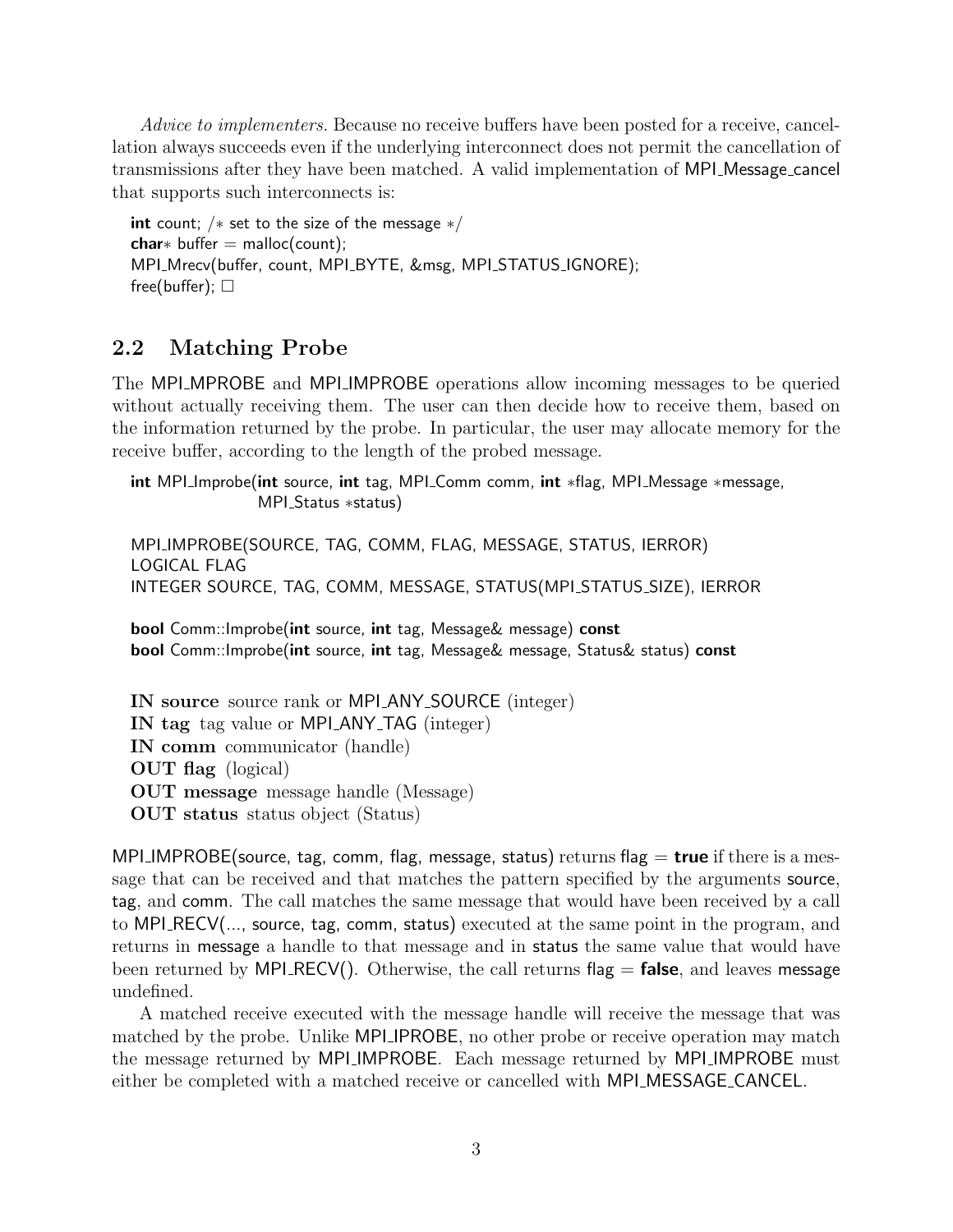The source argument of MPI IMPROBE can be MPI ANY SOURCE, and the tag argument can be MPI\_ANY\_TAG, so that one can probe for messages from an arbitrary source and/or with an arbitrary tag. However, a specific communication context must be provided with the comm argument.

int MPI\_Mprobe(int source, int tag, MPI\_Comm comm, MPI\_Message ∗message MPI Status ∗status)

MPI\_MPROBE(SOURCE, TAG, COMM, MESSAGE, STATUS, IERROR) INTEGER SOURCE, TAG, COMM, MESSAGE, STATUS(MPI\_STATUS\_SIZE), IERROR

void Comm::Mprobe(int source, int tag, Message& message) const void Comm::Mprobe(int source, int tag, Message& message, Status& status) const

IN source source rank or MPI ANY SOURCE (integer) IN tag tag value or MPI ANY TAG (integer) IN comm communicator (handle) OUT message message handle (Message) OUT status status object (Status)

MPI MPROBE behaves like MPI IMPROBE except that it is a blocking call that returns only after a matching message has been found.

Advice to users. Unlike the (deprecated) MPI\_PROBE and MPI\_IPROBE, MPI\_MPROBE and MPI IMPROBE can be safely used in a multi-threaded MPI program. A message returned by MPI MPROBE or MPI IMPROBE has already been matched, and can only be received with a matched receive (section [2.3\)](#page-3-0) executed with the corresponding message handle.  $\Box$ 

The MPI implementation of MPI\_MPROBE and MPI\_IMPROBE needs to guarantee progress: if a call to MPI MPROBE has been issued by a process, and a send that matches the probe has been initiated by some process, then the call to **MPI\_MPROBE** will return, unless the message is matched by a concurrent matching probe operation or received by another concurrent receive operation (that is executed by another thread at the probing process). Similarly, if a process busy waits with MPI IMPROBE and a matching message has been issued, then the call to MPI IMPROBE will eventually return flag  $=$  true unless the message is matched by a concurrent matching probe operation or received by another concurrent receive operation.

Editorial note: the definitions of MPI IPROBE and MPI Probe should remain the same as they are now, but we deprecate them by adding the following text:

MPI PROBE and MPI IPROBE are deprecated.

Rationale. MPI PROBE and MPI IPROBE find messages, but do not match them, which makes MPI PROBE and MPI IPROBE unusable in multi-threaded MPI programs. MPI MPROBE and MPI IMPROBE provide better semantics than MPI PROBE and MPI IPROBE for multithreaded MPI programs.  $\square$ 

#### <span id="page-3-0"></span>2.3 Matched receives

Messages that have been matched by a matching probe (section [2.2\)](#page-2-0) can be received by a matched receive.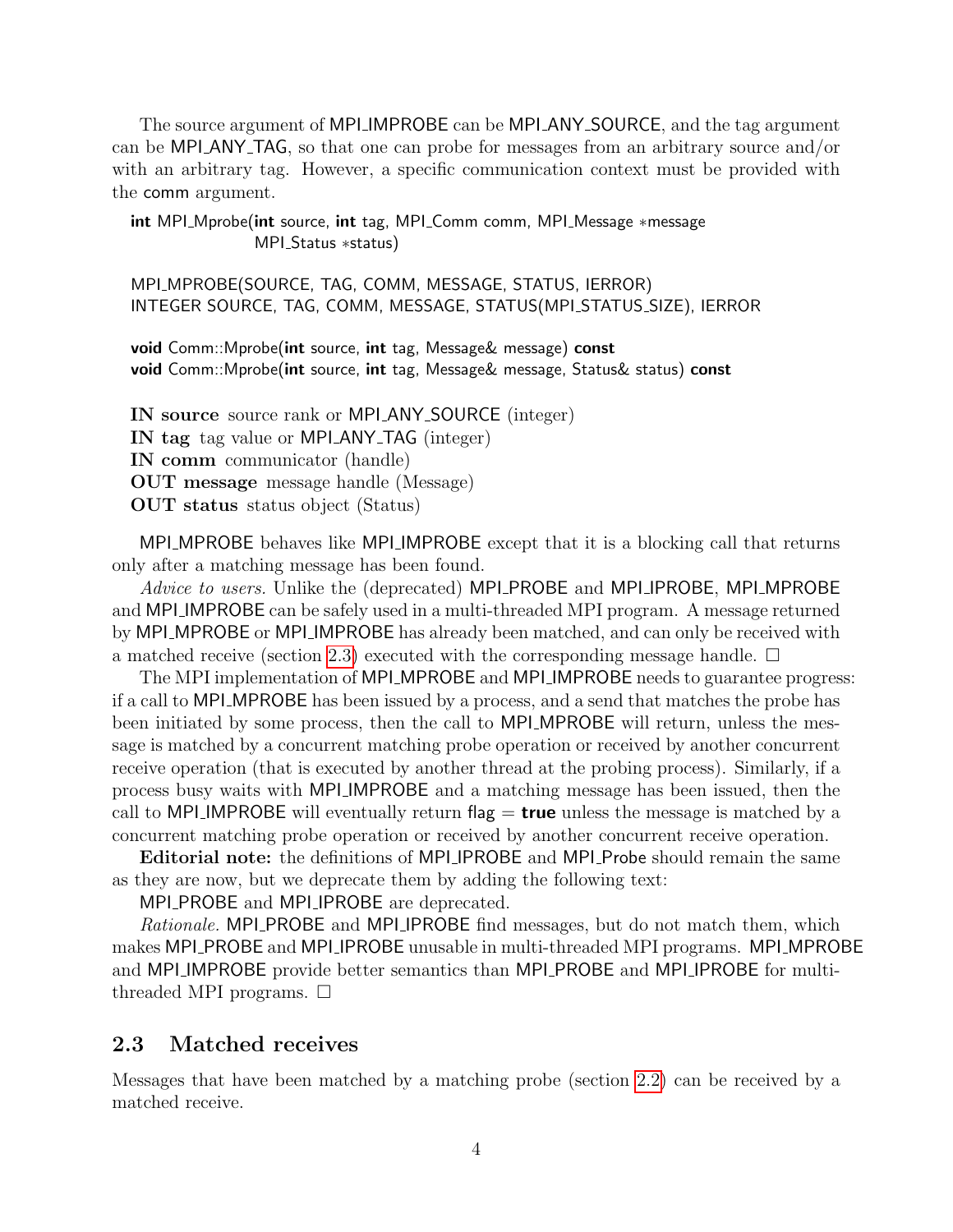int MPI\_Mrecv(void<sup>\*</sup> buf, int count, MPI\_Datatype datatype, MPI\_Message∗ message, MPI\_Status ∗status)

MPI\_MRECV(BUF, COUNT, DATATYPE, MESSAGE, STATUS, IERROR)  $lt$ type $>$  BUF $(*)$ INTEGER COUNT, DATATYPE, MESSAGE, STATUS(MPI\_STATUS\_SIZE), IERROR

void Message::Mrecv(void<sup>\*</sup> buf, int count, const Datatype& datatype, Status& status) void Message::Mrecv(void<sup>\*</sup> buf, int count, const Datatype& datatype)

OUT buf initial address of receive buffer (choice) IN count number of elements in receive buffer (integer) IN datatype datatype of each receive buffer element (handle) INOUT message message to be received (Message) OUT status status object (Status)

This call receives a message found by a matching probe operation (section [2.2\)](#page-2-0).

The receive buffer consists of the storage containing count consecutive elements of the type specified by datatype, starting at address buf. The length of the received message must be less than or equal to the length of the receive buffer. An overflow error occurs if all incoming data does not fit, without truncation, into the receive buffer.

If a message that is shorter than the receive buffer arrives, then only those locations corresponding to the (shorter) message are modified.

On return from this function, the message handle is set to MPI MESSAGE NULL. All errors that occur during the execution of this operation are handling according to the error handler set for the communicator used in them matched probe call that produced the message handle.

Example The following example uses a matching probe and a ready receive to receive any message of any size. This code can be executed in multiple threads concurrently.

MPI\_Message message; MPI\_Status status; /∗ Match a message ∗/ MPI Mprobe(MPI ANY SOURCE, MPI ANY TAG, MPI COMM WORLD, &message, &status);

```
/* Allocate memory to receive the message */int count;
MPI_Get_count(&status, MPI_BYTE, &count);
char* buffer = malloc(count);
```
/∗ Receive this message. ∗/ MPI\_Mrecv(buffer, count, MPI\_BYTE, &message, MPI\_STATUS\_IGNORE);  $\Box$ 

Rationale. MPI\_MRECV does not have a communicator parameter because the communicator was part of the matching probe operation. Requiring the communicator to also be passed into MPI MRECV would involve addition user code and additional error checking in the MPI implementation, with no clear benefit.  $\square$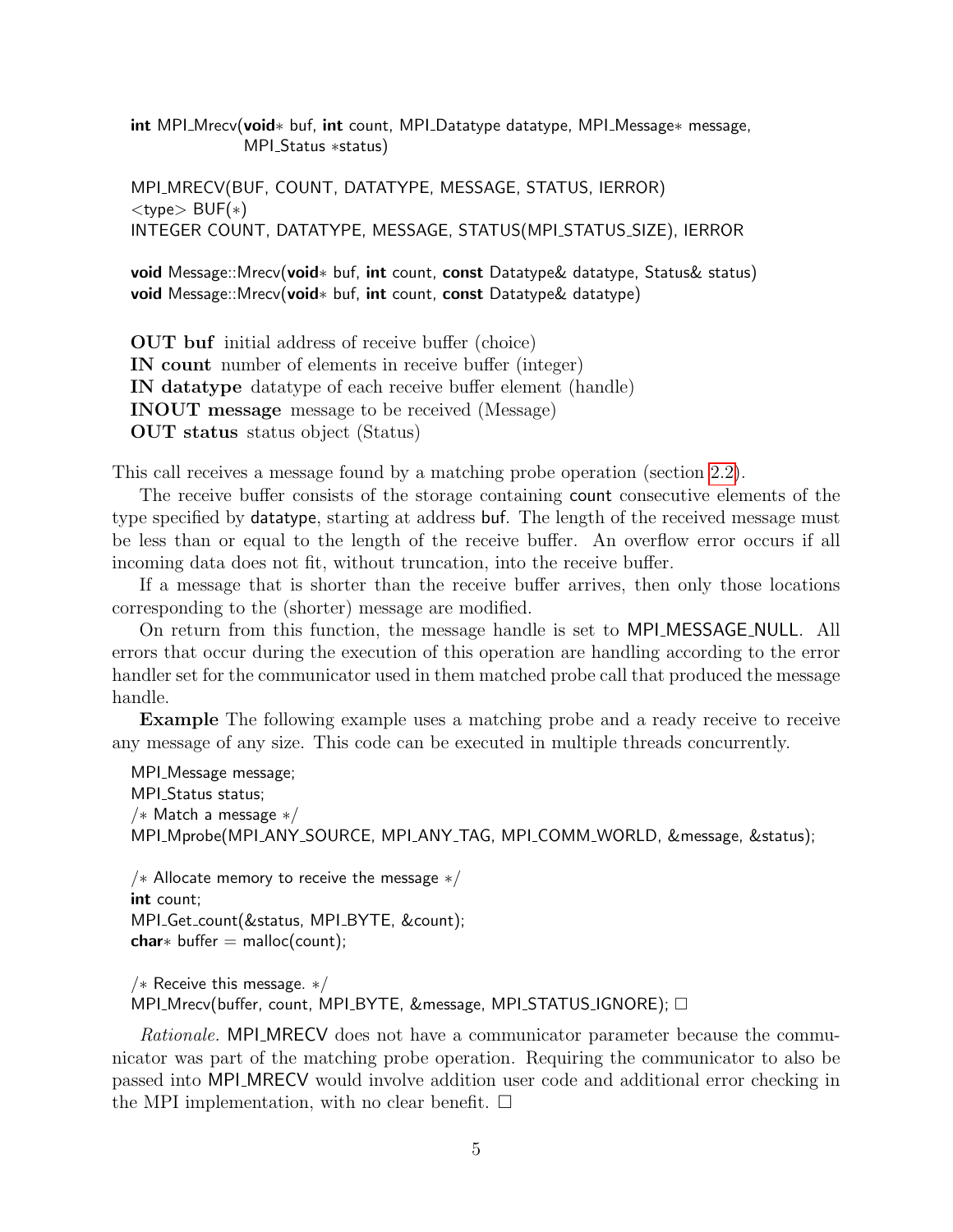int MPI\_Imrecv(void\* buf, int count, MPI\_Datatype datatype, MPI\_Message\* message, MPI Request ∗request)

MPI IMRECV(BUF, COUNT, DATATYPE, MESSAGE, REQUEST, IERROR) <type> BUF(∗) INTEGER COUNT, DATATYPE, MESSAGE, REQUEST, IERROR

void Message::Imrecv(void<sup>\*</sup> buf, int count, const Datatype& datatype, Request& request)

OUT buf initial address of receive buffer (choice) IN count number of elements in receive buffer (integer) IN datatype datatype of each receive buffer element (handle) INOUT message message to be received (Message) OUT request request object (Status)

Start a ready, non-blocking receive of a message found by a matching probe operation (section [2.2\)](#page-2-0). The message handle is set to MPI MESSAGE NULL.

## 3 Revision History

#### Revision 2

- Added MPI\_MESSAGE\_NULL.
- Clarify that errors in the receive operations are handled according to the communicator with which the message handle is associated.

#### Revision 1

- Renamed MPI Rprobe, MPI Irprobe, MPI Rrecv and MPI Irrecv to MPI Mprobe, MPI Improbe, MPI Mrecv, and MPI Imrecv, respectively.
- Made MPI Message an opaque handle; MPI Mprobe and MPI Improbe now return an MPI Status result to provide information about the message (source, tag, count). Removed MPI\_Message\_get\_count.
- Corrected numerous small errors in the C++ bindings.

## References

[1] Bryan Carpenter, Geoffrey Fox, Sung Hoon Ko, and Sang Lim. Object serialization for marshalling data in a Java interface to MPI. In JAVA '99: Proceedings of the ACM 1999 conference on Java Grande, pages 66–71, New York, NY, USA, 1999. ACM Press.